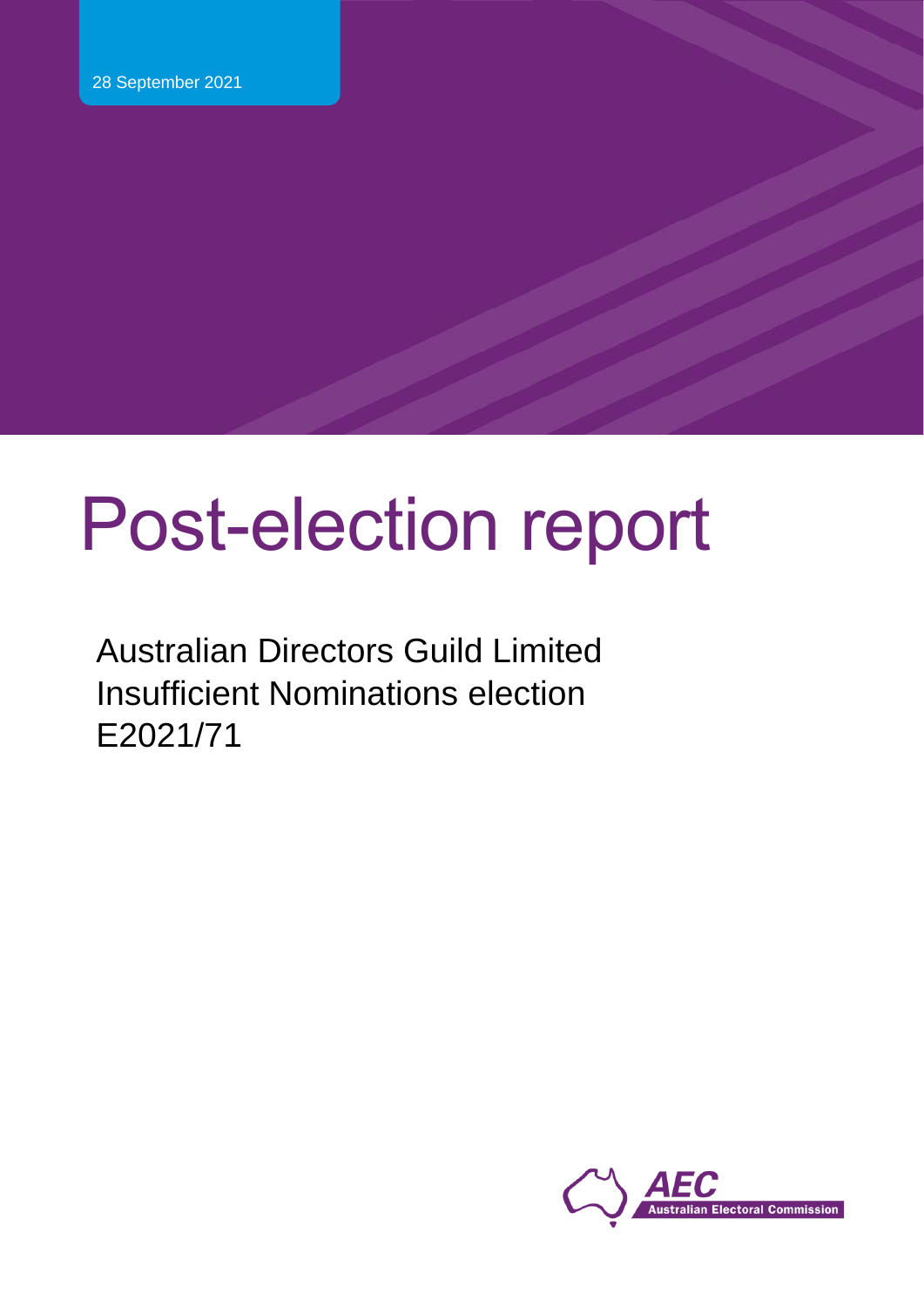# Contents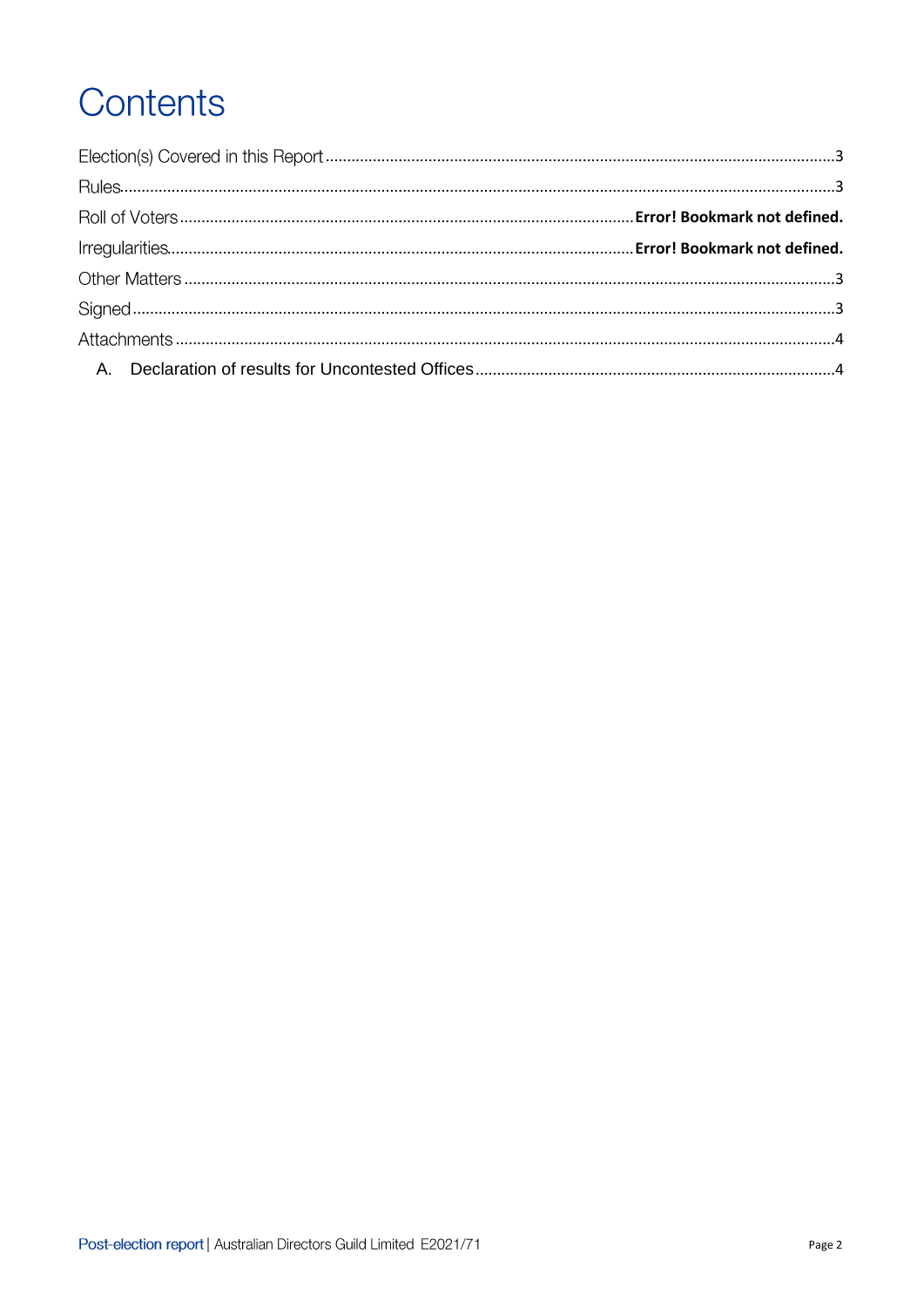## <span id="page-2-0"></span>Election(s) Covered in this Report

Organisation: Australian Directors Guild Limited Election: Insufficient Nominations Election Decision No/s: E2021/71

### <span id="page-2-1"></span>**Rules**

Rules used for the election: 157N: Incorporates alterations of 19 November 2020 [R2020/146]

Rules difficult to apply/interpret: N/A

Model Rule reference (if any): N/A

For more details see the Model Rules on the AEC website: www.aec.gov.au/ieb/

### <span id="page-2-2"></span>**Other Matters**

Returning Officer actions required (Section 193): Yes Details:

- Rules specifying the method of lodgement of nominations are set aside as the AEC held concerns that the coronavirus pandemic would impact on the ability for potential candidates to nominate. Instead nominations will be received electronically, via email.
- Rules regarding the timetable of the election are set aside as the AEC hold concerns •that the coronavirus pandemic may impact on the ability for stakeholders to fully participate in the election. A timetable for the conduct of the ballot is varied from the rules was set when the AEC was satisfied that stakeholders would be able to fully participate.

### <span id="page-2-3"></span>Signed

Catherine Budrodeen Returning Officer Australian Electoral Commission E: IEBevents@aec.gov.au P: 02 9375 6366 28 September 2021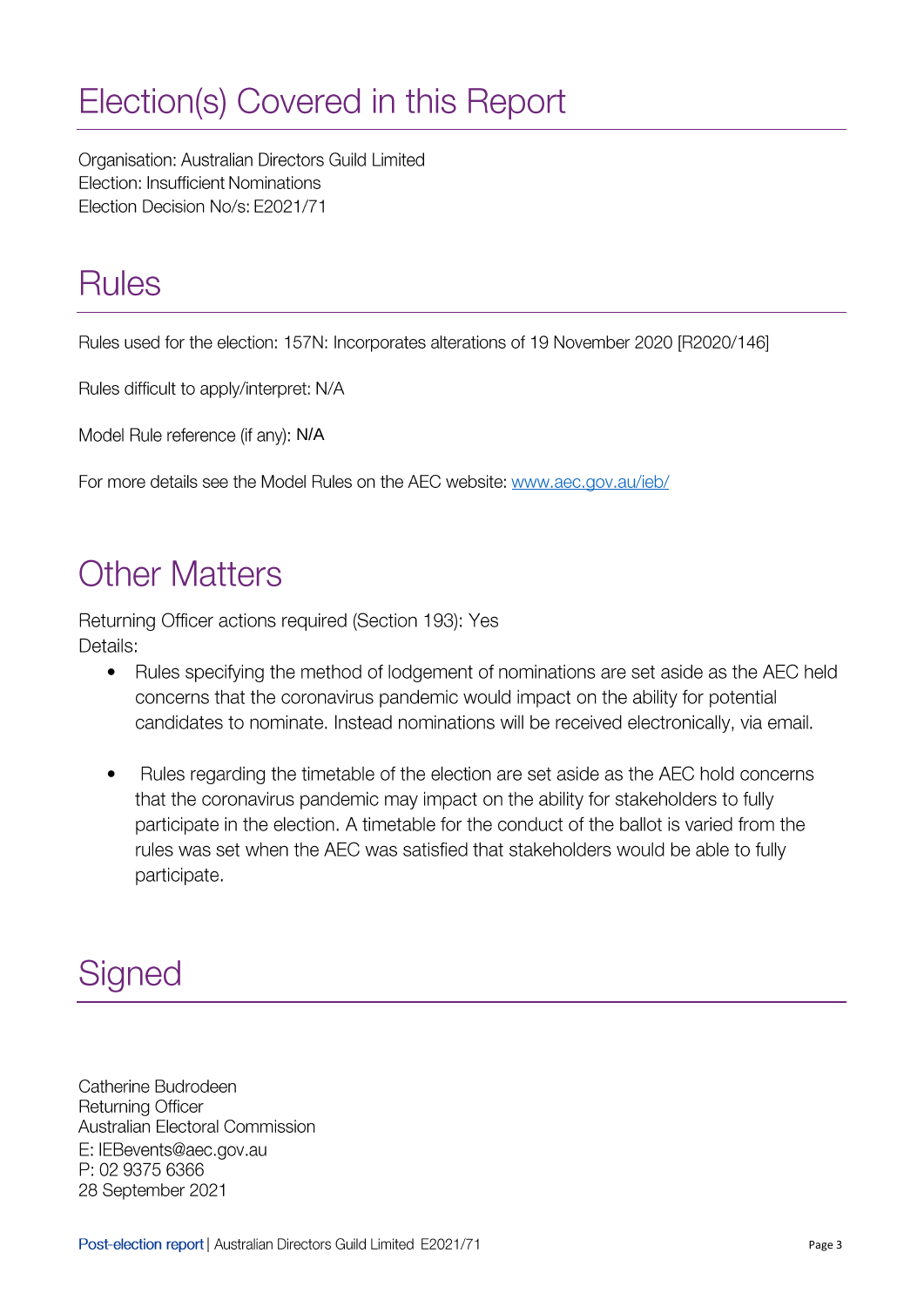<span id="page-3-1"></span><span id="page-3-0"></span>A. Declaration of results for Uncontested Offices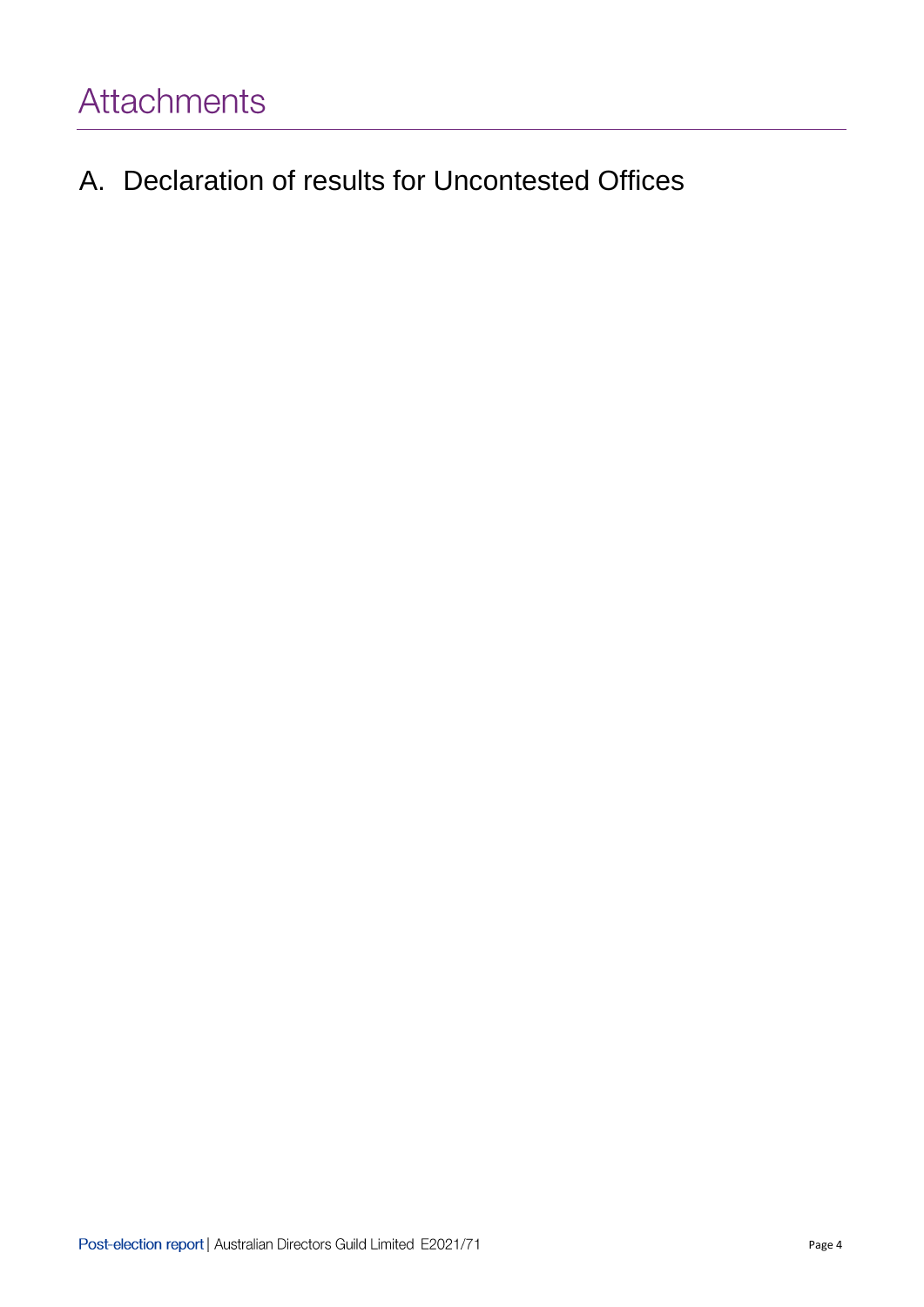### **Australian Directors Guild Limited** DECLARATION OF RESULTS - E2021/71 Uncontested Offices

### **Insufficient Nominations Election**

The results of the election for the following offices conducted in accordance with the provisions of the *Fair Work (Registered Organisations) Act 2009* and the rules of the organisation are:

### **Directors and Officers**

#### **Secretary (1)**

**Candidates** REID Daina

### **Treasurer (1)**

**Candidates** WALLACE Stephen

As the number of nominations accepted did not exceed the number of positions to be filled, I declare the above candidates elected.

Catherine Budrodeen Returning Officer Telephone: 02 9375 6366 Email: IEBevents@aec.gov.au 23/09/2021

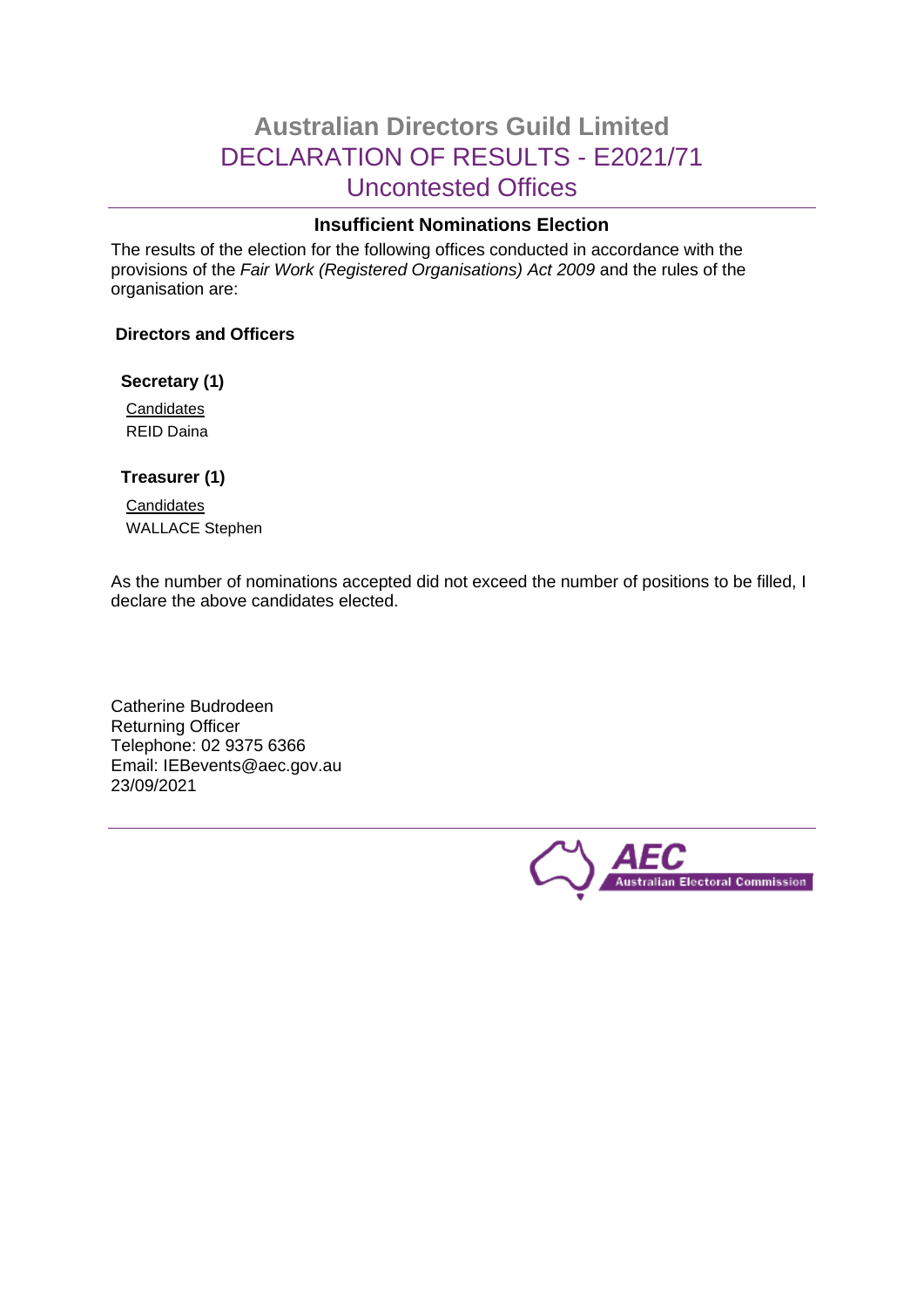

Australian Government Registered Organisations Commission

### **DECISION**

*Fair Work (Registered Organisations) Act 2009* s.189—Arrangement for conduct of an election

**Australian Directors Guild Limited**

(E2021/71)

MR STEENSON SYDNEY, 4 MAY 2021

*Arrangement for conduct of election.*

**[1]** On 16 April 2021 the Australian Directors Guild Limited lodged with the Registered Organisations Commission prescribed information for an election to fill the following offices, due to insufficient nominations received in a previous election **(E2020/147)**:

| Secretary | (1) |
|-----------|-----|
| Treasurer | (1) |

**[2]** I am satisfied that an election for the abovenamed offices is required to be held under the rules of the organisation and, under subsection 189(3) of the *Fair Work (Registered Organisations) Act 2009*, I am making arrangements for the conduct of the election by the Australian Electoral Commission.



DELEGATE OF THE COMMISSIONER

Printed by authority of the Commonwealth Government Printer

PR351933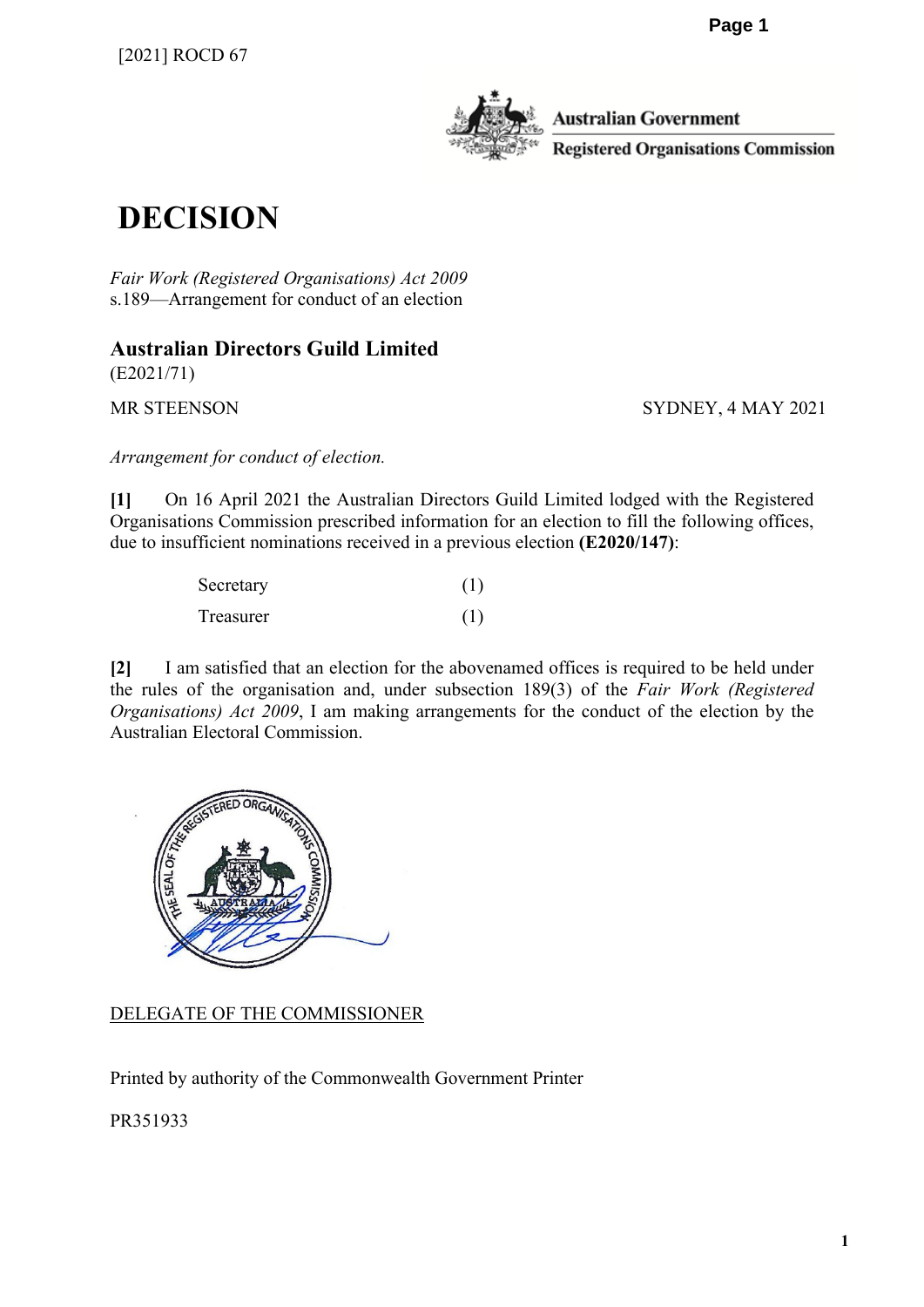### **PRESCRIBED INFORMATION FOR ELECTIONS in accordance with Section 189 Fair Work (Registered Organisations) Act 2009 and Regulation 138 Fair Work (Registered Organisations) Regulations 2009**

I, SAMANTHA LANG being the PRESIDENT of the AUSTRALIAN DIRECTORS' GUILD LTD make the following statement:

- 1. I am authorised to sign this statement containing prescribed information for THE AUSTRALIAN DIRECTORS' GUILD LTD
- 2. The following information is lodged under subsection 189(1) of the Fair Work (Registered Organisations) Act 2009 (the RO Act).
- 3. The elections that are required are set out in the table in Annexure A.
- 4. Insufficient nominations were received in an earlier election and the declaration/s of results are attached.
- 5. No rule alterations are pending that will impact the election.

Signed:

Spey

SAMANTHA LANG, PRESIDENT Dated: 16<sup>th</sup> April 2021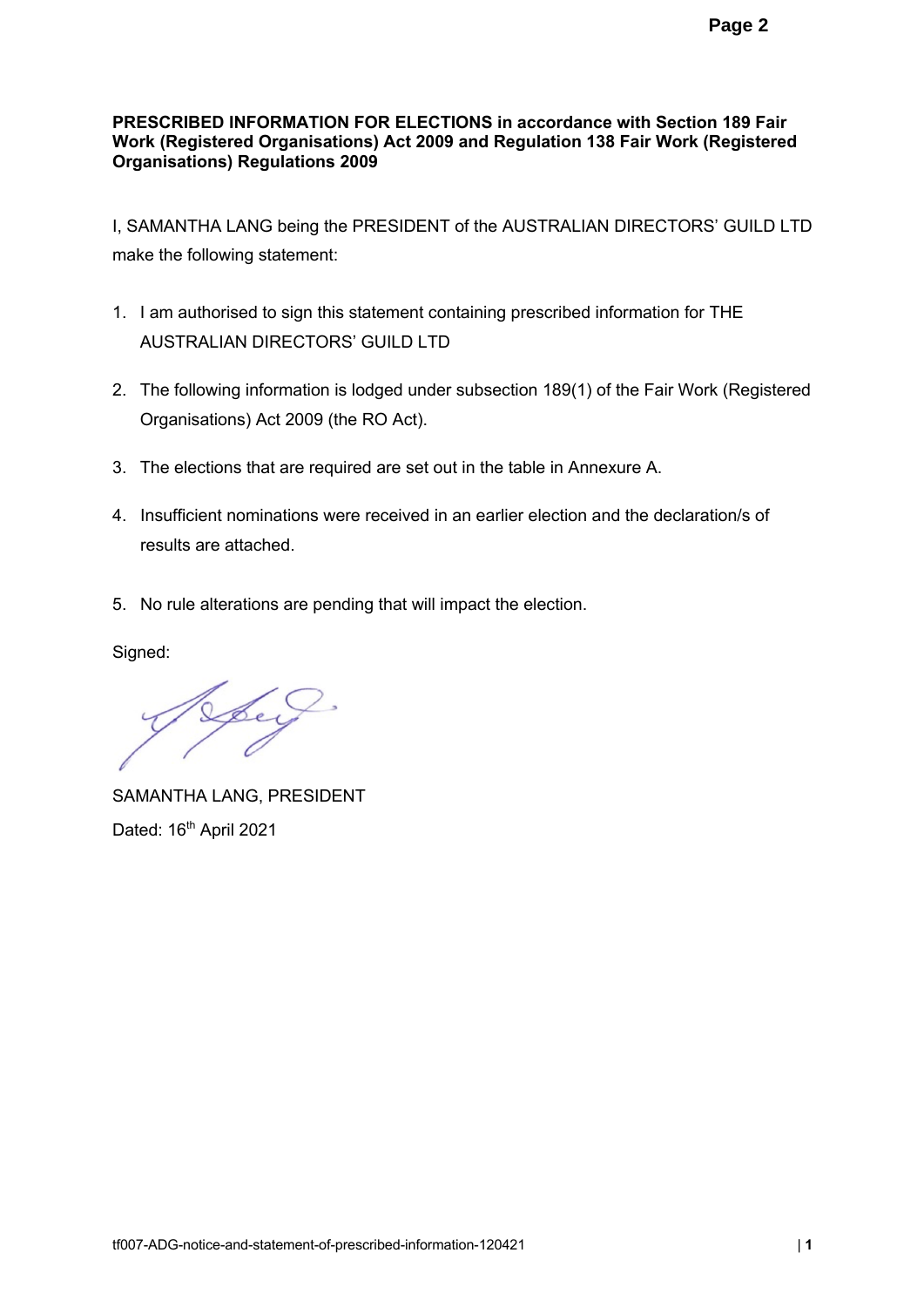### **Annexure A**

• Elections that are required [insert as many pages as required]

| <b>Branch</b> | Name of Office | <b>Number</b><br>required | <b>Voting System</b><br>Direct voting<br>system;<br>Collegiate<br>electoral system | <b>Reason for Election</b><br>Scheduled;<br>Casual vacancy;<br>New office created;<br>Insufficient nominations | <b>Electorate</b>                                    |
|---------------|----------------|---------------------------|------------------------------------------------------------------------------------|----------------------------------------------------------------------------------------------------------------|------------------------------------------------------|
| National      | Secretary      |                           | <b>Direct Voting</b><br>System                                                     | Insufficient nominations                                                                                       | National Board, Rule 24 & Election Rules<br>Schedule |
| National      | Treasurer      |                           | <b>Direct Voting</b><br>System                                                     | Insufficient nominations                                                                                       | National Board. Rule 24 & Election Rules<br>Schedule |

#### • Important dates:

|                                    | <b>Direct Voting System</b>                 | <b>Collegiate Electoral System</b> |
|------------------------------------|---------------------------------------------|------------------------------------|
| <b>Nominations OPEN</b>            | To be determined by returning officer (AEC) | N/A                                |
| <b>Nominations CLOSE</b>           | To be determined by returning officer (AEC) | N/A                                |
| <b>Roll of Voters cut-off date</b> | days prior to nominations opening           | N/A                                |

**NOTES:** For insufficient nominations and casual vacancies, the date nominations open and close, unless specified in the rules, should be listed as 'To be determined by the returning officer'. This also applies where rules are silent as to the nominated dates.

If the nomination dates are 'To be Determined by the Returning Officer', but your organisation has a *preference*, please state 'To be Determined by Returning Officer' and clearly indicate that your nominated date is a preference.

If the P.I. includes a position that is not an office, please refer to our template Prescribed information for the election of officer and non-officer positions.